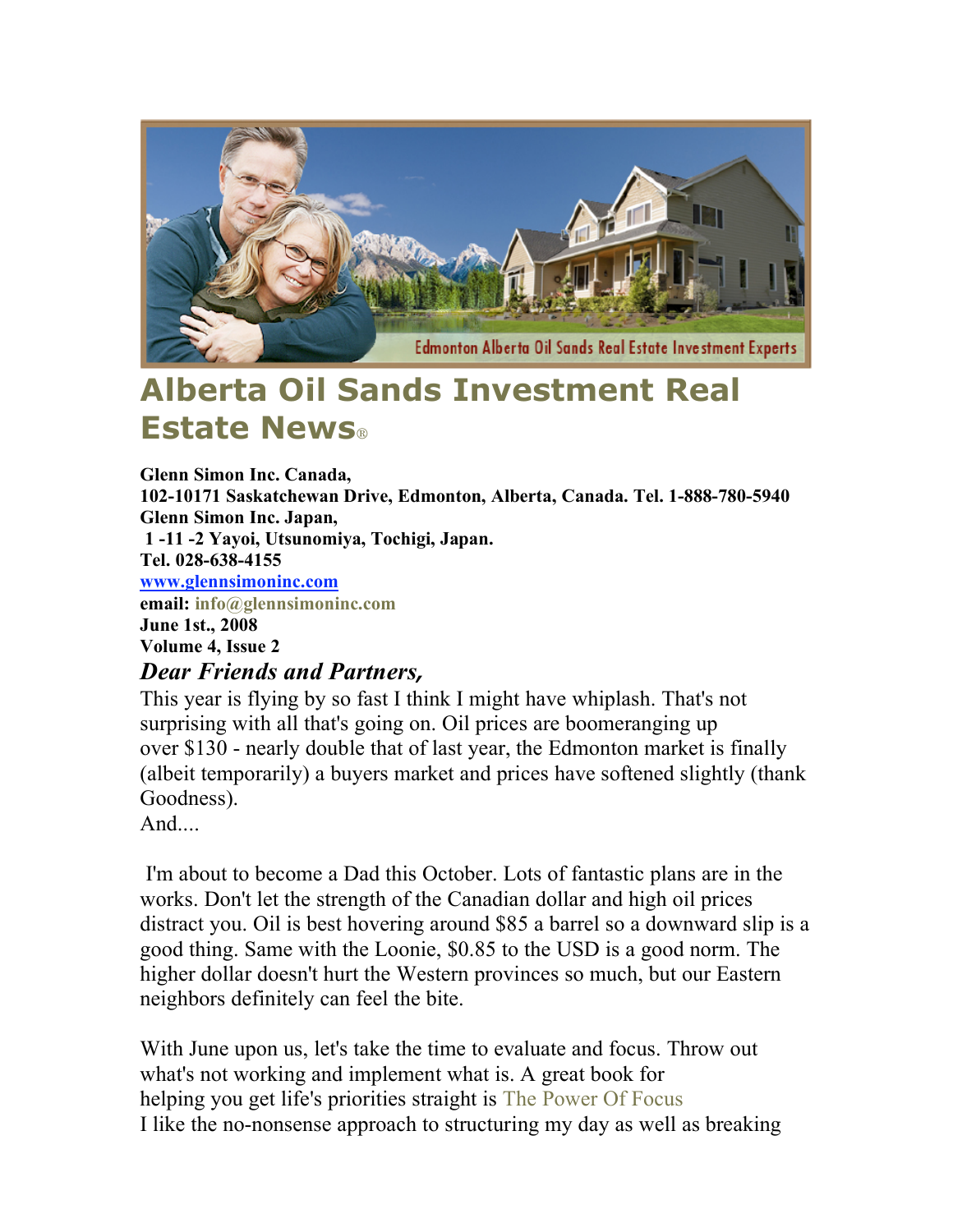down my year into achievable action steps. We're not quite at the yearly halfway mark, but getting there soon. "For every minute spent in organizing, an hour is earned."



## **South West Beauty: Profitable Area & Stellar Growth**

Turbo charge your portfolio. Stylish 3 bedroom, one and a half bath 4 level split in growing Brintnell. Excellent neighborhood and HUGE upside with the new Western portion of the Ring Road underway.

Poised for massive growth. This 2005 built 1100 sq ft home rents for top dollar and has everything arranged, including incredible tenants. Your investment includes: financial analysis, professional inspection, insurance, financing, legal fees, basic accounting, reserve fund, CMA, low downpayment, bi-annual statements, strategic market timing to ensure successful entry and exit, plus much more!

### **Purchase price: \$339K Total Investment: \$72K. Your Estimated 5 Year Profit**

#### **\$66.7K. Your pre-tax ROI is 92% or 18.5% per year.**

"Get into action and realize secure, long-term profits"

Already producing a great RETURN. Visit HERE for the full FEATURE sheet and call 1-888-780-5940 to get started.

-Please remember: All investments carry RISK. Be sure to seek your own independent legal advice-

#### ============= **Building Your House**

An elderly carpenter was ready to retire. He told his employer-contractor of his plans to leave the house-building business to live a more leisurely life with his wife and enjoy his extended family. He would miss the paycheck each week, but he wanted to retire. They could get by. The contractor was sorry to see his good worker go & asked if he could build just one more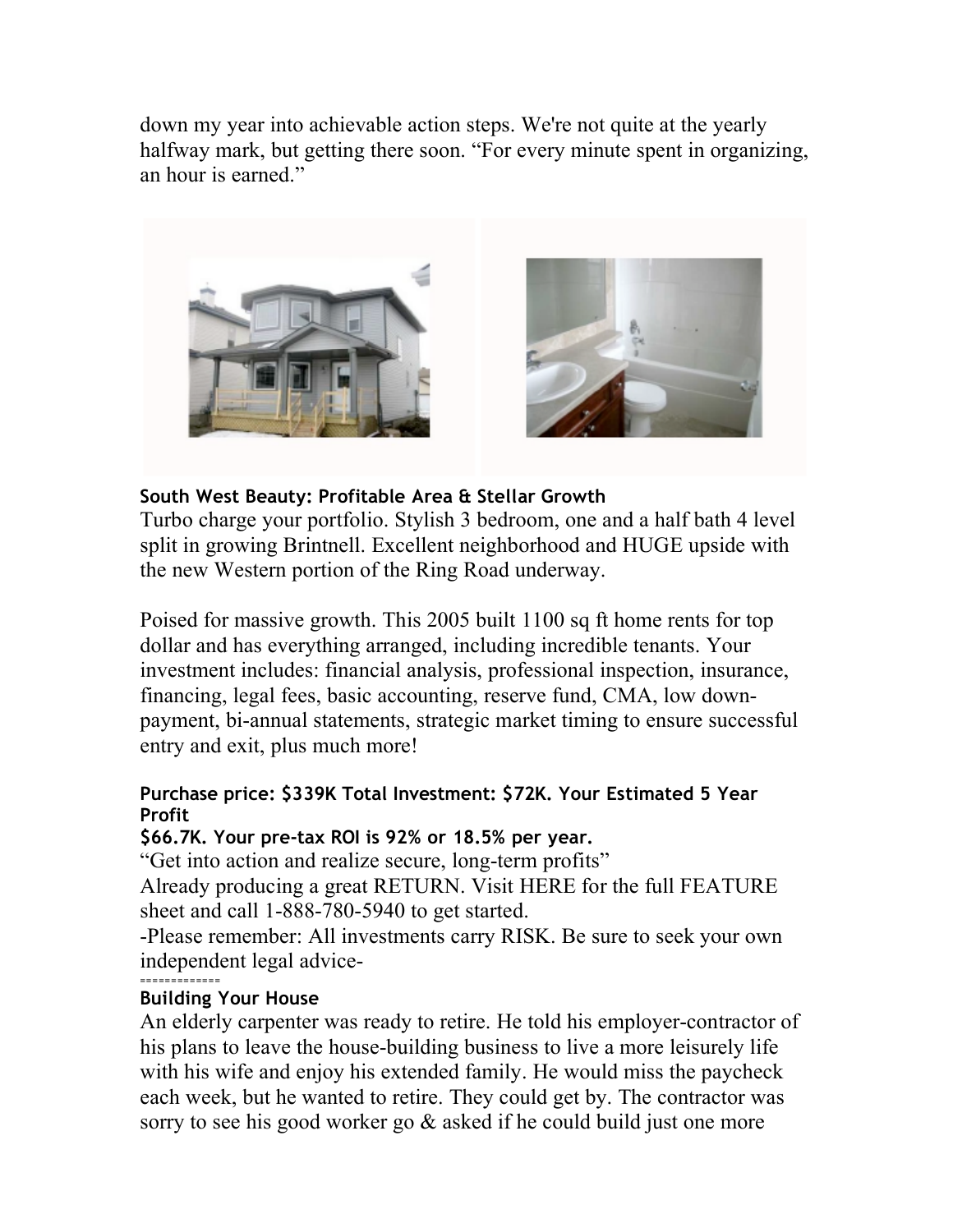house as a personal favor. The carpenter said yes, but over time it was easy to see that his heart was not in his work. He resorted to shoddy workmanship and used inferior materials. It was an unfortunate way to end a dedicated career.

When the carpenter finished his work, his employer came to inspect the house. Then he handed the front-door key to the carpenter and said, "This is your house... my gift to you."

The carpenter was shocked!

What a shame! If he had only known he was building his own house, he would have done it all so differently. So it is with us. We build our lives, a day at a time, often putting less than our best into the building. Then, with a shock, we realize we have to live in the house we have built. If we could do it over, we would do it much differently.

But, you cannot go back. You are the carpenter, and every day you hammer a nail, place a board, or erect a wall. Someone once said, "Life is a do-ityourself project." Your attitude, and the choices you make today, help build the "house" you will live in tomorrow. Therefore, Build wisely!

============ **Wal-Mart Doubling Alberta Supercentres Calgary left out of retail giant's expansion plan**

Mario Toneguzzi, Calgary Herald

Published: Friday, May 09, 2008

"When you look at where the economic growth is going to be occurring in Canada for the next 10 to 15 years, Alberta is certainly outpacing the rest of the country," said David Allwright, associate dean of the Bissett School of Business at Mount Royal College.CLICK

HERE for the full story.

============ **If Alberta Can't Thrive With This Record Oil, Nobody Can**

**Top economist sees above-average growth for years**

Geoffrey Scotton, Calgary Herald

Published: Saturday, May 24, 2008

Douglas Porter, deputy chief economist with BMO Capital Markets Corp., is among the country's most-respected economists, producing extensive analysis and research on all facets of the economy, investment and markets. Several years ago Porter distinguished himself by discovering a flaw in Statistics Canada's Consumer Price Index, arguably the most respected measure of consumer inflation in the world.